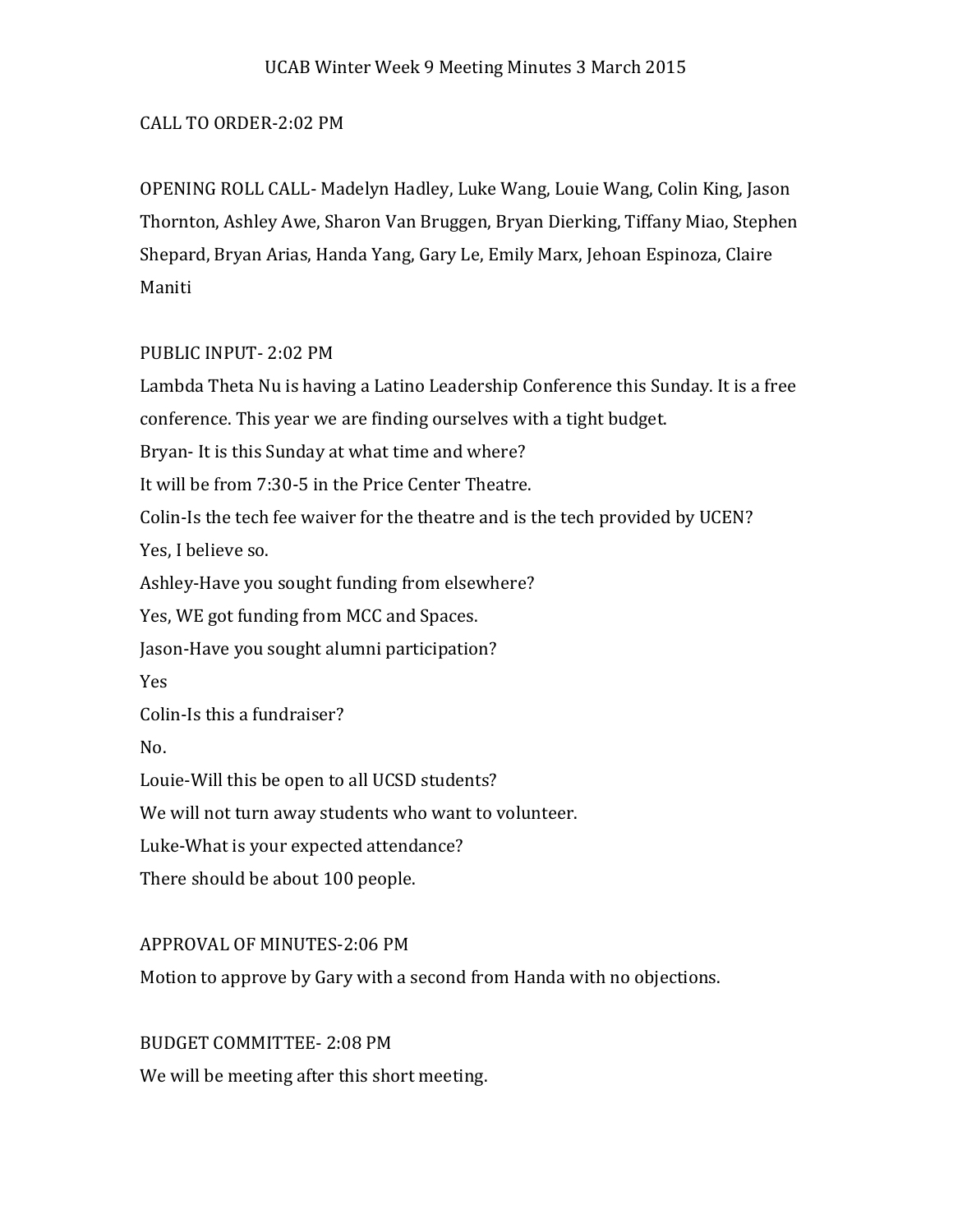### UCAB Winter Week 9 Meeting Minutes 3 March 2015

### SPACE ALLOCATION COMMITTEE- 2:08 PM

The application remains open this week. We will be meeting next week after this meeting for the allocation process. Bryan- Will the Che be taking the space we allocated to them? Colin-That is not a part of Space Allocation. Claire- I reached out to them. Tiffany-Is there a deadline for them to accept the space? Colin-They have a soft deadline for next week.

# DIRECTOR'S REPORT-2:11 PM

UCOP's general counsel has not mandated any changes. The next step is for the Chancellor to approve the referendum being on the ballot. Bryan D-Were there any significant recommended changes? Sharon-No. Most were just clerical. Bryan A-When is the deadline for the language to be approved? AS has already approved it. We are expecting to get their 95% plans next week. Starbucks should be open late next quarter. Claire-Will UCAB still be a part of the process? They will provide some samples for us to decide. Madelyn Hadley-What is the process moving forward with the mural? Starbucks is designing the mural. They will send us the language of the mural. There are other ways we can go about it, but it will be cost and time prohibitive. Bryan D- Are we still going to have student artwork in the space? The current space will still be used for student artwork.

# NEW BUSINESS- 2:18 PM

Sharon-It could be challenging to go through all the work in less than a week. Louie-move to approve with stipulation that the money may not be delivered in time.